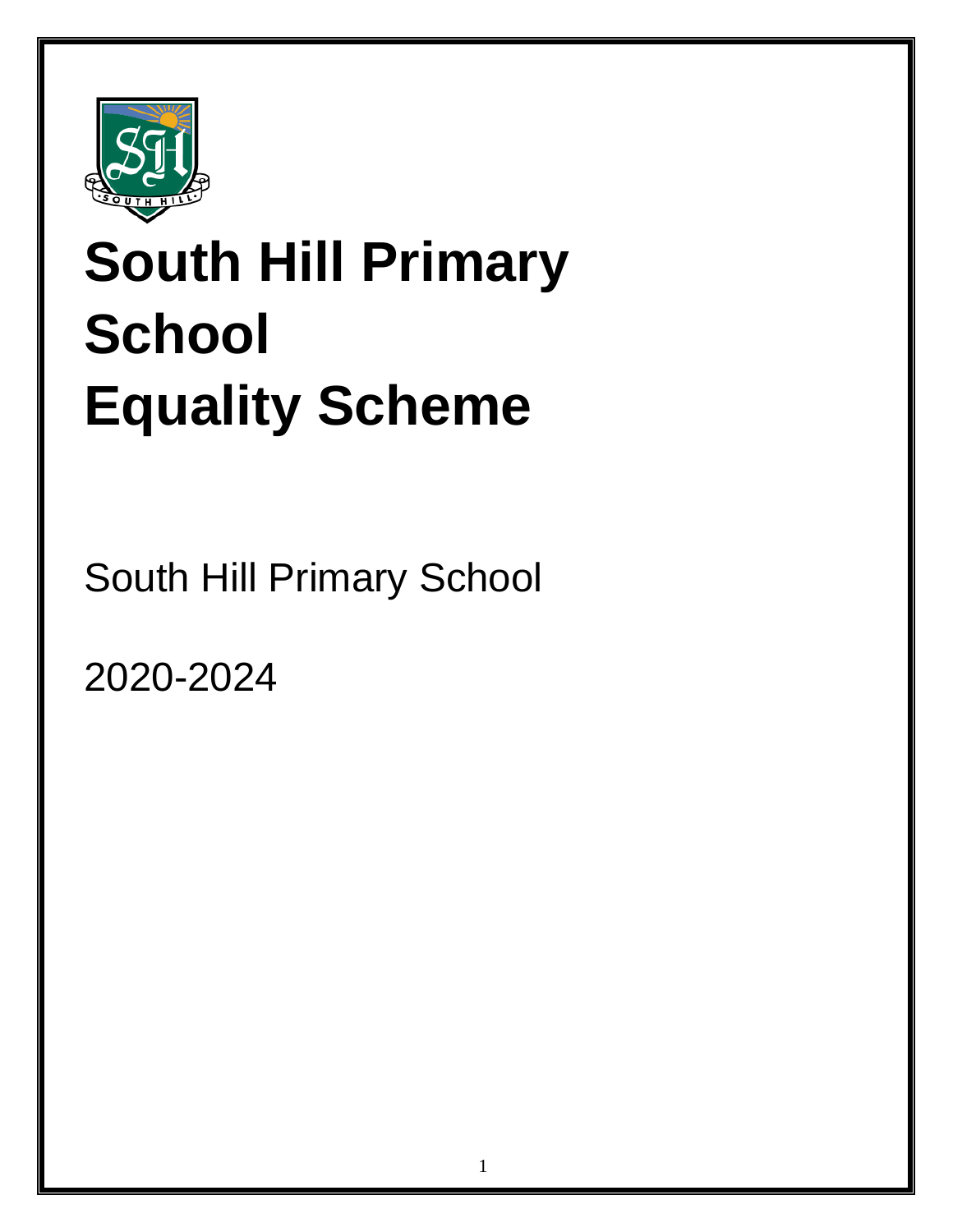# **1:Vision and Values**

# Our equality vision and the Values that underpin our school life:-

# **School's Values**

### **Our Vision**

South Hill Primary school builds the leaders of tomorrow. It nurtures young people who are happy, resourceful, reflective, caring and resilient; who develop a lifelong love of learning and who celebrate diversity, collaboration and excellence in all aspects of our school community.

#### **Our Aim**

We aim to enable our pupils to develop skills and knowledge as independent learners in a cooperative environment in which everyone is valued as part of our school community. We aim to nurture confidence and resilience in all our pupils.

#### **Our Beliefs**

We believe that each person is of equal importance, we recognise their personal strengths and qualities and these are nurtured and celebrated.

#### **Partnership**

We value a partnership between school, parents and the community and understand the importance of teamwork and shared responsibility.

#### **We aim to:**

**'***build the leaders of tomorrow; young people who are happy, resourceful, reflective, caring and resilient; who develop a lifelong love of learning; and who celebrate diversity, collaboration and excellence in all aspects of our school community.'*

### **Guiding Principles**

### **Principle 1: All learners are of equal value**

We see all learners and potential learners, and their parents and carers, as of equal value:

- Whether or not they are disabled
- Whatever their ethnicity, culture, national origin or national status
- Whatever their gender and gender identity
- Whatever their religious or non-religious affiliation or faith background
- Whatever their sexual identity.

### **Principle 2: We recognise and respect difference**

Treating people equally (Principle 1 above) does not necessarily involve treating them all the same. Our policies, procedures and activities must not discriminate but must nevertheless take account of differences of life-experience, outlook and background, and in the kinds of barrier and disadvantage which people may face, in relation to:

- disability, so that reasonable adjustments are made
- ethnicity, so that different cultural backgrounds and experiences of prejudice are recognised

■ gender, so that the different needs and experiences of girls and boys, and women and men are recognised.

- religion, belief or faith background
- sexual identity.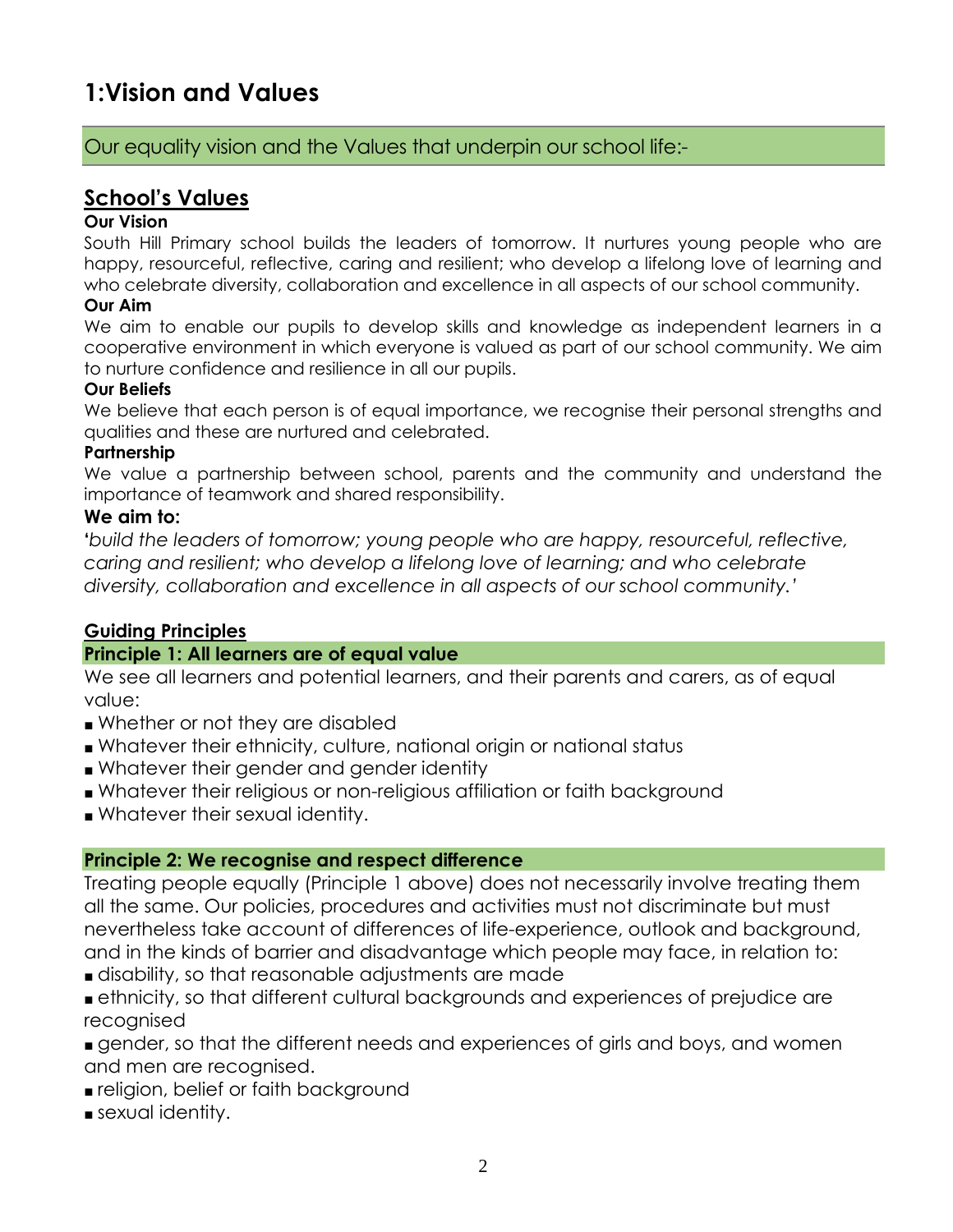### **Principle 3: We foster positive attitudes and relationships, and a shared sense of cohesion and belonging**

We intend that our policies, procedures and activities should promote:

■ positive attitudes towards disabled people, good relations between disabled and nondisabled people, and an absence of harassment of disabled people

■ positive interaction, good relations and dialogue between groups and communities different from each other in terms of ethnicity, culture, religious affiliation, national origin or national status, and an absence of prejudice-related bullying and incidents

■ mutual respect and good relations between boys and girls, and women and men, and an absence of sexual and homophobic harassment.

### **Principle 4: We observe good equalities practice in staff recruitment, retention and development**

We ensure that policies and procedures should benefit all employees and potential employees, for example in recruitment and promotion, and in continuing professional development:

- whether or not they are disabled
- whatever their ethnicity, culture, religious affiliation, national origin or national status

■ whatever their gender and sexual identity, and with full respect for legal rights relating to pregnancy and maternity.

### **Principle 5: We aim to reduce and remove inequalities and barriers that already exist**

In addition to avoiding or minimising possible negative impacts of our policies, we take opportunities to maximise positive impacts by reducing and removing inequalities and barriers that may already exist between:

- disabled and non-disabled people
- people of different ethnic, cultural and religious backgrounds
- girls and boys, women and men.

### **Principle 6: We consult and involve widely**

We engage with a range of groups and individuals to ensure that those who are affected by a policy or activity are consulted and involved in the design of new policies, and in the review of existing ones. We consult and involve:

- disabled people as well as non-disabled
- people from a range of ethnic, cultural and religious backgrounds
- Both women and men, and girls and boys.
- Gay people as well as straight.

### **Principle 7: Society as a whole should benefit**

We intend that our policies and activities should benefit society as a whole, both locally and nationally, by fostering greater social cohesion, and greater participation in public life of:

- disabled people as well as non-disabled
- People of a wide range of ethnic, cultural and religious backgrounds
- both women and men, girls and boys
- gay people as well as straight.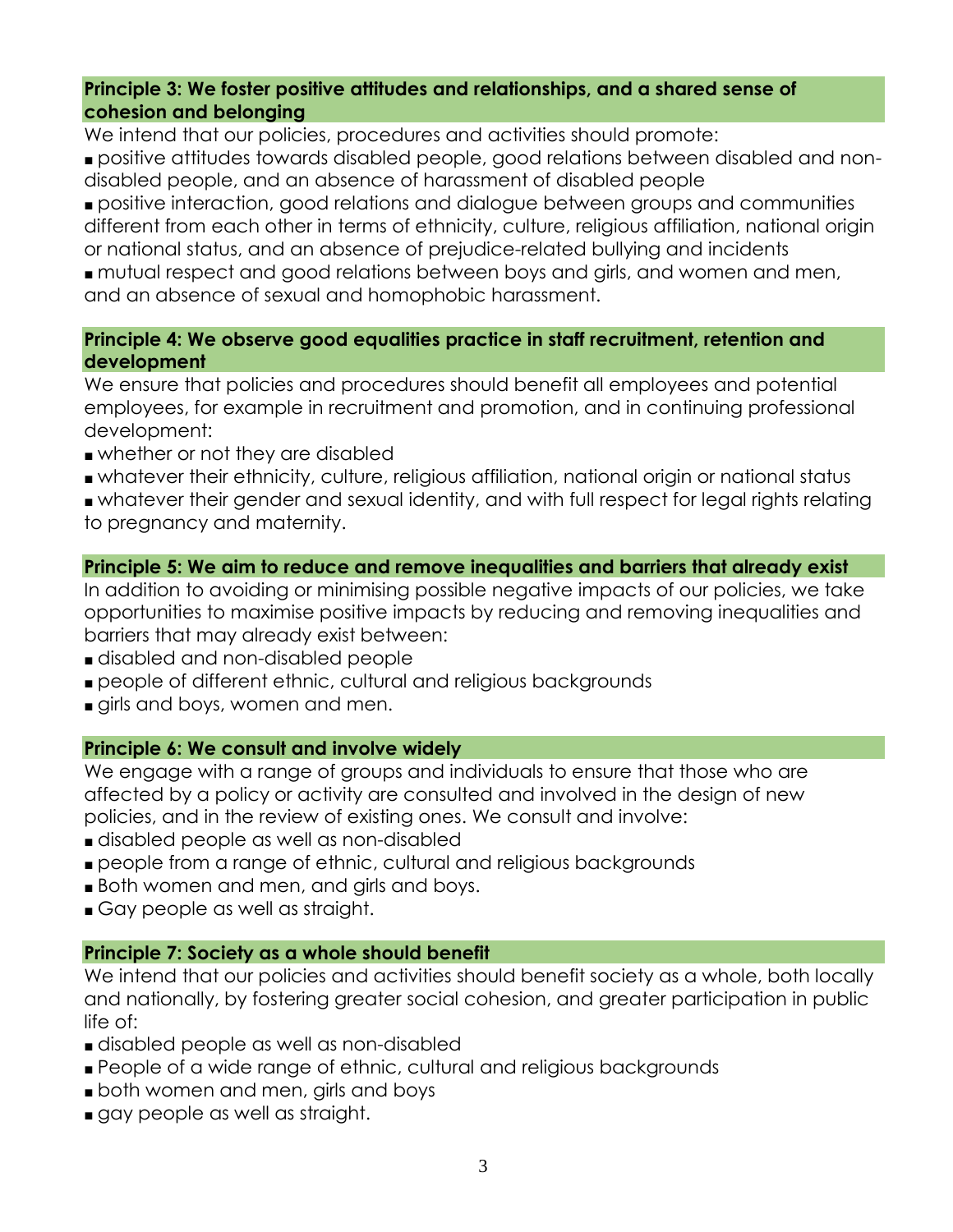### **Principle 8: We base our practices on sound evidence**

We maintain and publish quantitative and qualitative information showing our compliance with the public sector equality duty (PSED) set out in clause 149 of the Equality Act 2010.

### **Principle 9: Objectives**

We formulate and publish specific and measurable objectives, based on the evidence we have collected and published and the engagement in which we have been involved

The objectives which we identify take into account national and local priorities and issues,

as appropriate. We keep our equality objectives under review and report annually on progress towards achieving them.

# **2: School Context**

# The characteristics of our school (July 2020)

# *A brief description of our school and its community setting.*

| <b>Characteristic</b>                                 | Total              | Breakdown (number and %)                      |
|-------------------------------------------------------|--------------------|-----------------------------------------------|
| Number of pupils                                      | 413                | 52% male / 48% female                         |
| Number of staff                                       | 67                 | 91% female / 9% male                          |
| Number of governors                                   | 10                 | 80% female / 20% male                         |
| Religious character                                   |                    | 23%C / 4%H / 6% M / 5% Other                  |
| Attainment on entry                                   |                    | <b>Broadly average</b>                        |
| Mobility of school population                         | 14<br>in/14<br>out | In year so far                                |
| Pupils eligible for FME                               | 14.5%              |                                               |
| Deprivation factor                                    |                    | <b>Below Average</b>                          |
| Disabled staff                                        | $\overline{0}$     |                                               |
| Disabled pupils (SEND)                                | 15%                |                                               |
| Disabled pupils (no SEN)                              | 0.2%               |                                               |
| <b>Looked After Child</b>                             |                    |                                               |
| <b>BME</b> pupils                                     | 24%                |                                               |
| <b>BME</b> staff                                      | 7%                 |                                               |
| Pupils who speak English as<br>an additional language | 17%                |                                               |
| Average attendance rate                               | 94%                | September 2019 – March 2020                   |
| Significant partnerships,                             |                    | South Hill Centre, DESC, Boxmoor Church, Gade |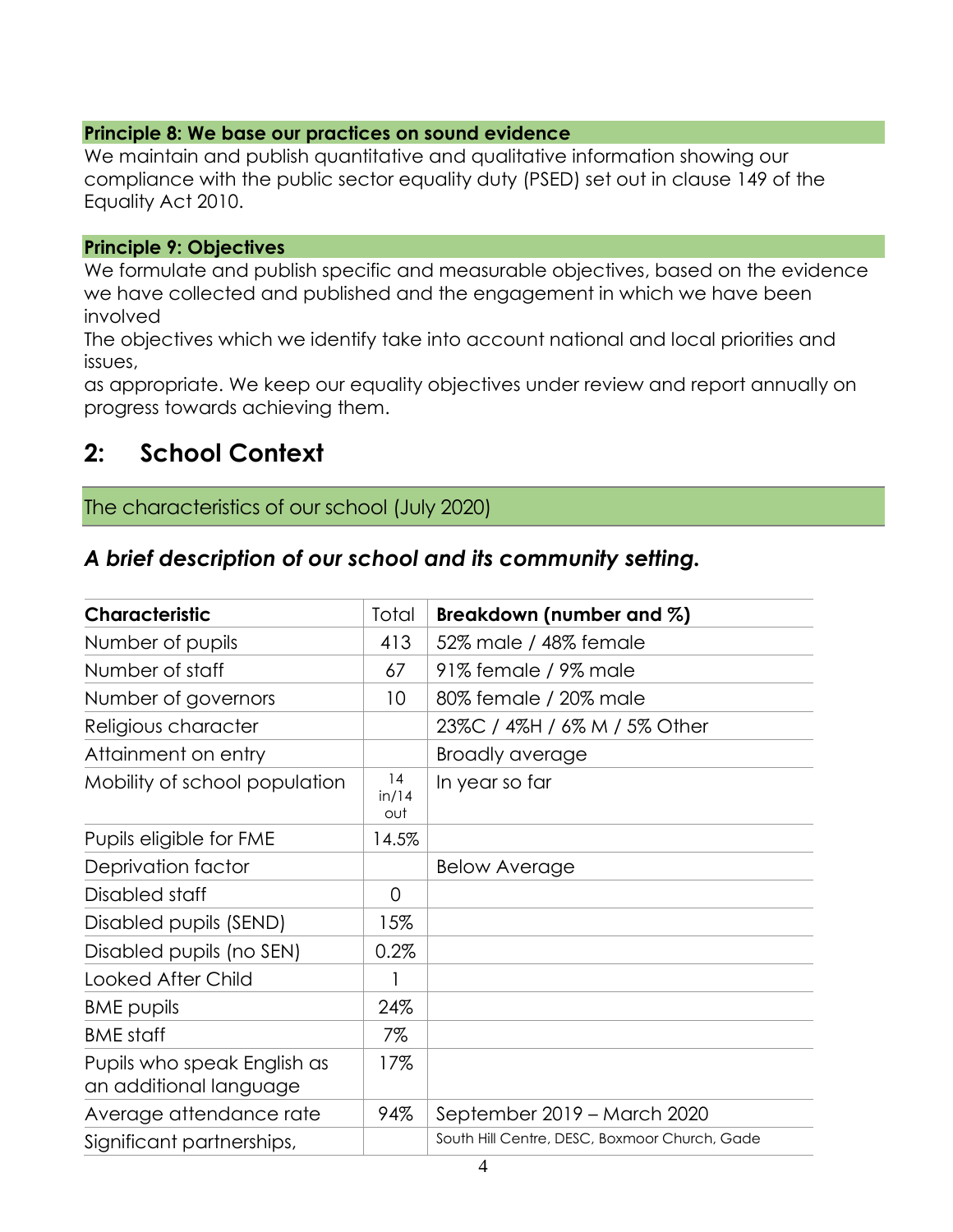| extended provision, etc.                     | family Support, DSSN,                                          |
|----------------------------------------------|----------------------------------------------------------------|
| Awards, accreditations,<br>specialist status | Wellbeing Mark, Eco Schools Mark, Arts Mark being<br>completed |

# **3: Legal Background**

### The duties that underpin our scheme

Our school is committed to meeting its public sector equality duties (PSED) as detailed below. We understand that the duties apply to service delivery and employment and staff management as well as policy development and implementation.

Our General Duty under the Equality Act 2010:

The purpose of this policy is to set out how our practice and policies have due regard to the need to:

■ **eliminate discrimination,** harassment, victimisation and any other conduct that is prohibited by or under this Act.

■ **advance equality of opportunity** between persons who share a relevant protected characteristic and persons who do not share it

■ **foster good relations** between persons who share a relevant protected characteristic and persons who do not share it.

**The Specific Duties of the Act enable schools to meet their obligations under the Public Sector Equality Duty (PSED)**

# **The specific duties require schools to:**

■ Publish annually information quantitative and qualitative, showing compliance with the public sector equality duty (PSED) set out in clause 149 of the Equality Act 2010.

■ to set every four years one or more specific measurable equality

objectives that further the aims of the equality duty.

# **Protected Characteristics**

The Equality Act 2010 protects pupils from discrimination and harassment based on protected characteristics. The protected characteristics for the school's provisions are:

- age (applicable for staff)
- disability
- ethnicity and race
- gender (sex)
- gender identity and reassignment
- pregnancy, maternity and breast feeding
- religion and belief
- sexual orientation
- marriage and civil partnership<sup>\*</sup> (applicable for staff)

### **Disability**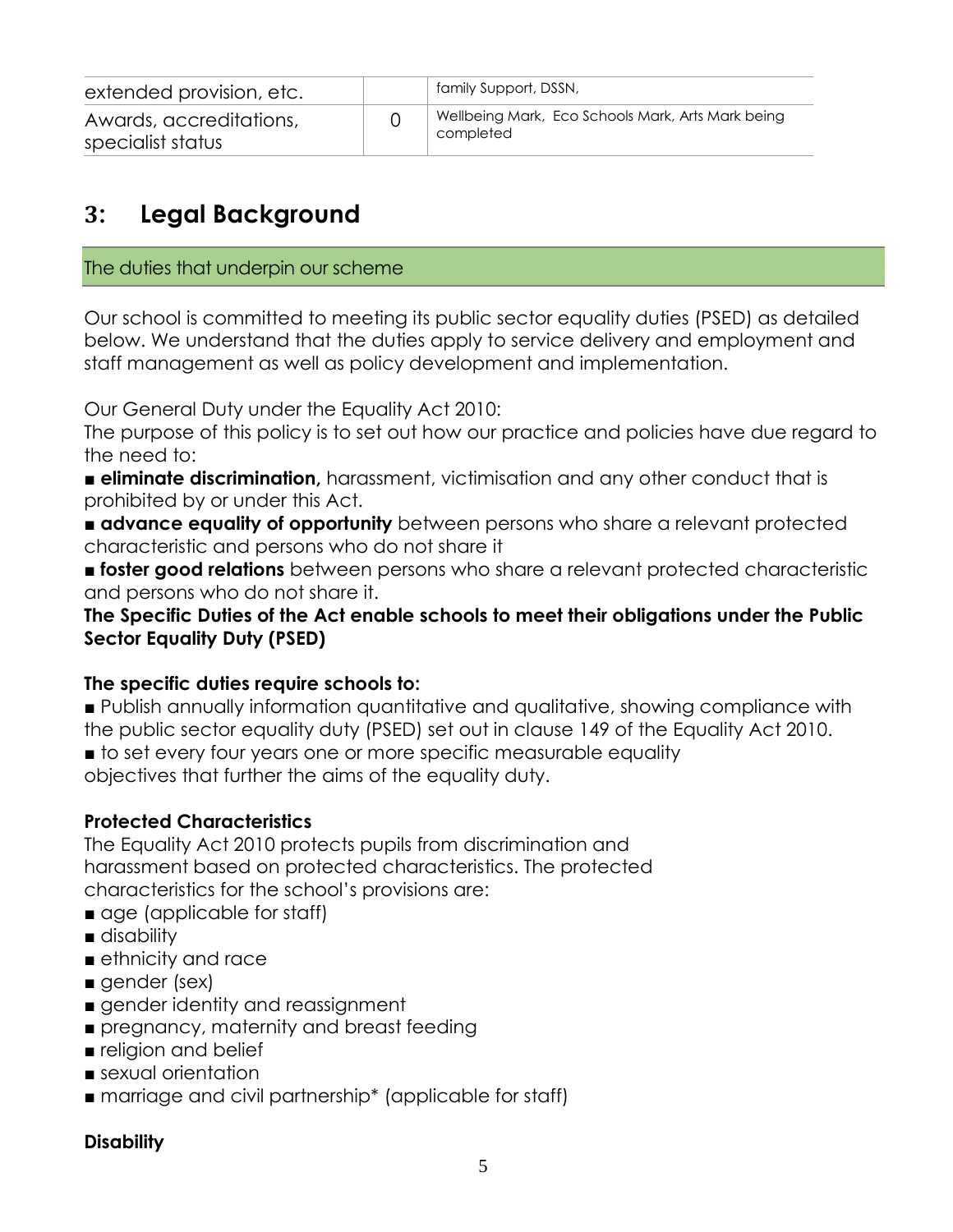The disability provisions in this Act are different from those for other protected characteristics in a number of ways, including a more complex definition of what constitutes discrimination. Schools may, and often must, treat disabled pupils more favourably than non-disabled pupils by making reasonable adjustments to ensure that a disabled pupil can benefit from what they offer to the same extent that a pupil without a disability can. At South Hill we implement accessibility plans which are aimed at:

- increasing the extent to which disabled pupils can participate in the curriculum;

- improving the physical environment of schools to enable disabled pupils to take better advantage of education, benefits, facilities and services provided;

- improving the availability of accessible information to disabled pupils.

# **Community Cohesion**

■ Community Cohesion supports good practice in educating pupils about equality and diversity. It contributes to the school's efforts to provide a broad, balanced curriculum.

# **4. Roles and Responsibilities**

### Chain of accountability

The Board of Governors, supported by the Head teacher and staff, is responsible for ensuring the implementation of this scheme.

| <b>Responsibility for</b>                      | Key person                                     |
|------------------------------------------------|------------------------------------------------|
| Single equality scheme                         | Jo Wellbelove/Leah Wren                        |
| Disability equality (including bullying        | Jo Wellbelove/Leah Wren                        |
| SEN/LDD (including bullying incidents)         | Co-Heads and INCO                              |
| Accessibility                                  | Co-Heads and Site Manager                      |
| Gender equality (including bullying incidents) | Co-Heads                                       |
| Race equality (including racist incidents)     | Co-Heads                                       |
| Equality and diversity in curriculum content   | Co-Heads                                       |
| Equality and diversity in pupil achievement    | Co-Heads                                       |
| Equality and diversity – behaviour and         | Co-Heads                                       |
| Participation in all aspects of school life    | Co-Heads                                       |
| Impact assessment                              | Leah Wren and Assessment Subject<br>Leader     |
| Stakeholder consultation                       | Co-Heads                                       |
| Policy and Scheme review                       | Governing Body of South Hill Primary<br>School |
| Communication and publishing                   | Co-Heads                                       |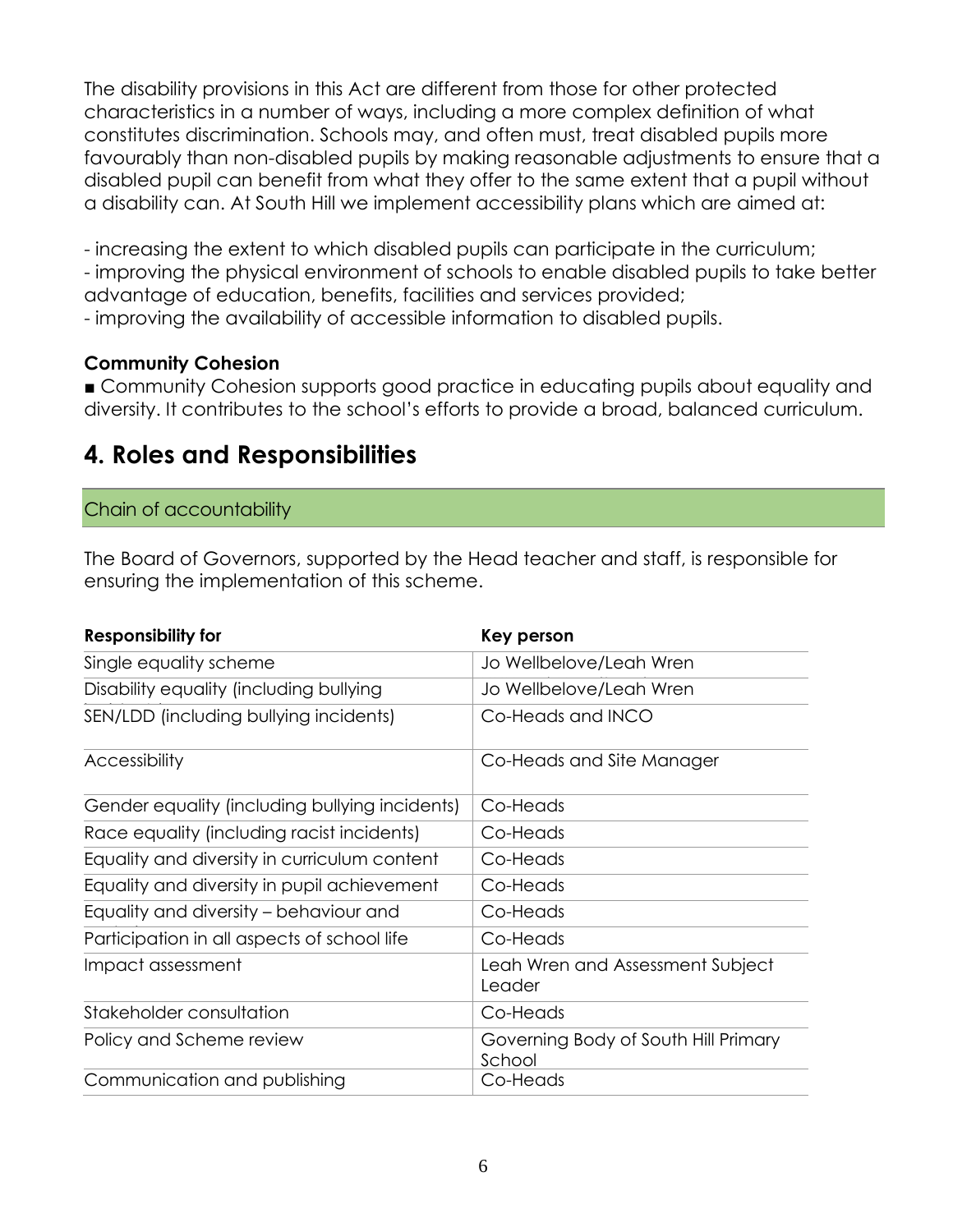# **Commitment to implementation:**

The Co-Heads retains overall responsibility for ensuring that the action plan is delivered effectively.

Periodically, managers and key staff will report to the Head teacher on actions and progress.

Periodically there will be a report on equality and diversity to the Governors meeting. All staff are responsible for delivering the scheme both as employees and as it relates to their area of work.

# **Commitment to review:**

The school equality scheme will be aligned with the School Plan. Its implementation will be monitored within the school's self-evaluation and other review processes as well as being updated at least annually. Following this regular impact assessment, the whole equality scheme will be reviewed at least every three years.

# **Commitment to publish:**

At South Hill we are committed to sharing information about our equality scheme as broadly as appropriate. We will summarise, plus and update periodically including the impact assessment results, progress made refinements, amendments and new actions. We will also publish the results of a full scheme review every four years – in which we will make proposals for future action. We have a specific duty to demonstrate compliance with the public sector equality duty.

The basic principle underlying the new specific duties is that of 'transparency' which ensures that we fulfil the aims of the Equality Duty to eliminate discrimination, advance equality of opportunity and foster good relations between different groups. Transparency means being open about the information on which we base our decisions, on what to publish and how.

At South Hill equality information will be available on the school website.

The school operates equality of opportunity in its day to day practice in the following ways:

■ Teaching and learning:

We aim to ensure that all pupils have access to excellent teachers with a diverse and faith enriched curriculum.

■ Admissions and exclusions:

We aim to ensure that all pupils are admitted to our school following our admissions policy and that all exclusions are recorded accurately and all stakeholders involved treated fairly with the safety of all of our children paramount.

■ Equality and staff:

We comply fully with legislation which protects our staff (including teachers, teaching assistants, supervisors and student teachers) from discrimination on the grounds of gender, transsexual status, race, disability, sexual orientation, religion or belief, or age. With regard to disability, we make such reasonable adjustments as are necessary to prevent a disabled person being at a substantial disadvantage in comparison with a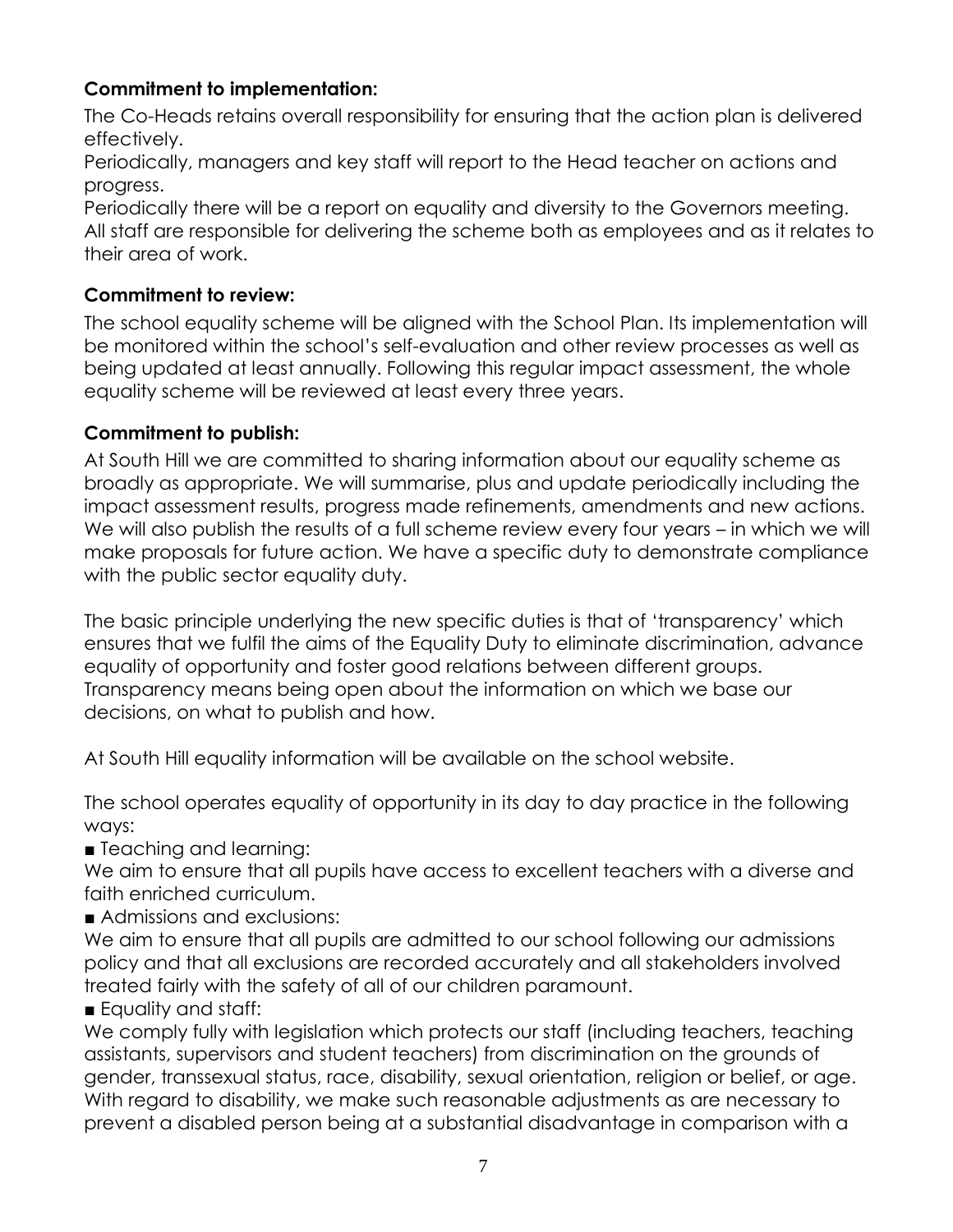person who is not disabled. This includes discrimination in relation to recruitment, terms and conditions, promotions, transfers, dismissals, training and employment practices (such as dress codes) and disciplinary procedures.

■ We make efforts to ensure that the diversity of our workforce reflects that of our local community and wider society.

■ We will ensure the safety and well-being of our staff and act on incidents of harassment and discrimination recognising that our staff may be either victims or perpetrators.

■ We will provide regular training for staff to enable them to deal effectively with prejudice-related incidents.

■ Tackling discrimination and anti–bullying reporting and recording all forms of prejudice-related incidents for example racism, homophobia, negative views of disabled people or sexism.

# **Commitment to action**

#### **Governors will: Policy Development** • Provide leadership and drive for the development and regular review of the school's equality and other policies **Policy** Implementation ● Provide leadership and ensure the accountability of the Head teacher and senior staff for the communication and implementation of school policies • Highlight good practice and promote it throughout the school and wider community Behaviour • Provide appropriate role models for all managers, staff and pupils • Congratulate examples of good practice from the school and among individual managers, staff and pupils • Ensure a consistent response to incidents, e.g. bullying cases and racist incidents Public Sector **Duties** • Ensure that the school carries out the letter and the spirit of the statutory duties (and ensuring the provision of 'returns' to the local authority) **Head teachers and senior staff will: Policy** Development • Initiate and oversee the development and regular review of equality policies and procedures • Consult pupils, staff and stakeholders in the development and review of the policies **Policy** Implementation • Ensure the effective communication of the policies to all pupils, staff and stakeholders • Ensure that managers and staff are trained as necessary to carry out the policies • Oversee the effective implementation of the policies • Hold line managers accountable for effective policy implementation Behaviour ● Provide appropriate role models for all managers, staff and pupils • Highlight good practice from departments, individual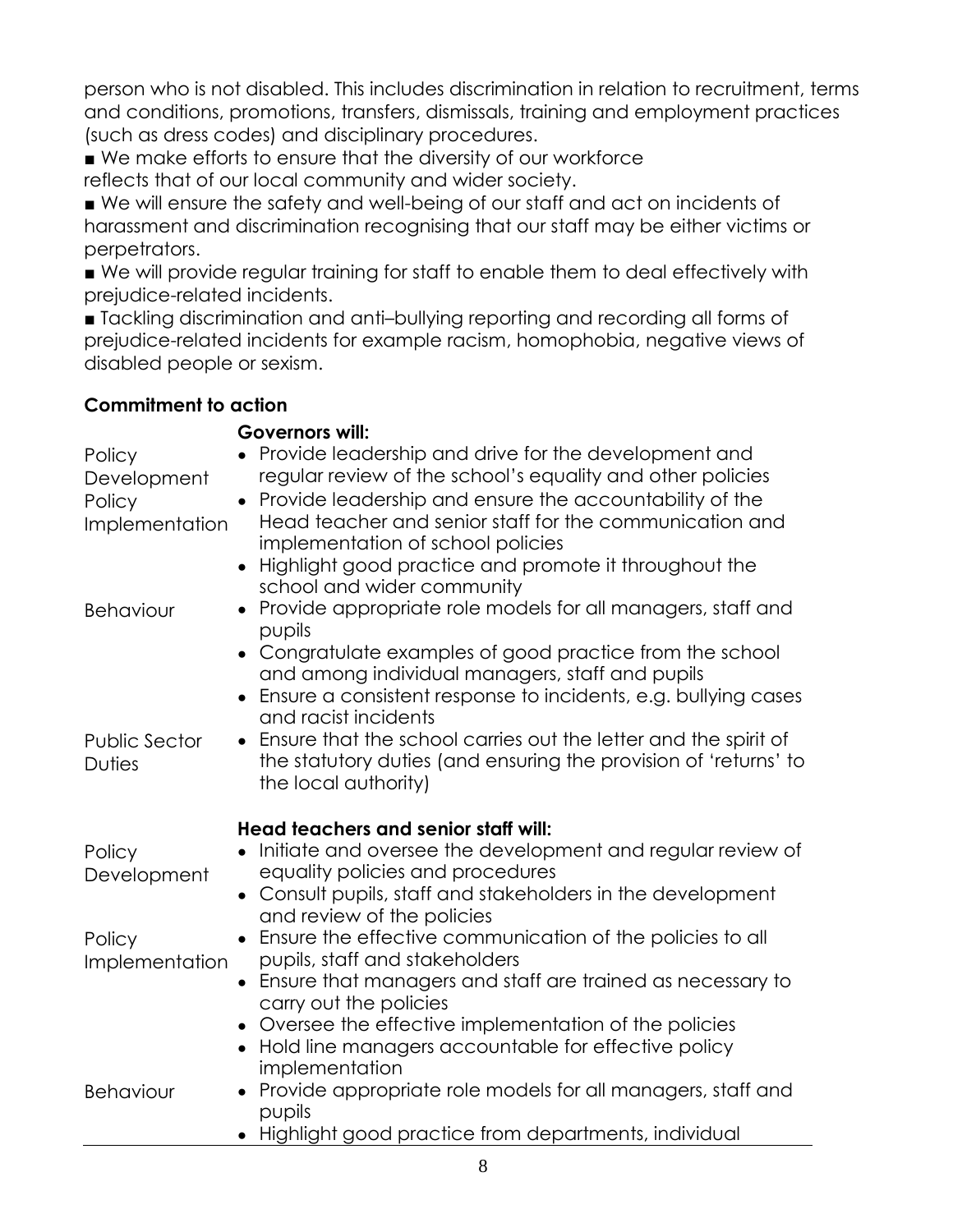|                                                   | managers, staff and pupils<br>Provide mechanisms for the sharing of good practice<br>Ensure a consistent response to incidents, e.g. bullying cases                                                                                                                                                                                                                                                                                                                                                             |
|---------------------------------------------------|-----------------------------------------------------------------------------------------------------------------------------------------------------------------------------------------------------------------------------------------------------------------------------------------------------------------------------------------------------------------------------------------------------------------------------------------------------------------------------------------------------------------|
| <b>Public Sector</b><br><b>Duties</b>             | and racist incidents<br>Ensure that the school carries out its statutory duties<br>effectively                                                                                                                                                                                                                                                                                                                                                                                                                  |
| Policy<br>Development<br>Policy<br>Implementation | Line managers will:<br>Respond to consultation requests by creating opportunities<br>for pupils and staff to share their comments, suggestions and<br>feedback, ensuring that all voices are heard<br>Implement the school's equality scheme, holding staff<br>accountable for their behaviour and providing support and<br>guidance as necessary<br>• Be accountable for the behaviour of the staff team,<br>individual members of staff and pupils<br>Use informal and formal procedures as necessary to deal |
| Behaviour                                         | with 'difficult' situations<br>Behave in accordance with the school's policies, leading by<br>example<br>Respond appropriately to the behaviour of pupils and staff,<br>as a whole, and individuals (praising/challenging as                                                                                                                                                                                                                                                                                    |
| <b>Public Sector</b><br><b>Duties</b>             | necessary)<br>Contribute to managing the implementation of the school's<br>$\bullet$<br>equality scheme                                                                                                                                                                                                                                                                                                                                                                                                         |
| Policy<br>Development                             | All staff: teaching and non-teaching will:<br>• Contribute to consultations and reviews<br>• Raise issues with line managers which could contribute to<br>policy review and development                                                                                                                                                                                                                                                                                                                         |
| Policy<br>Implementation                          | Maintain awareness of the school's current equality policy<br>and procedures<br>Implement the policy as it applies to staff and pupils                                                                                                                                                                                                                                                                                                                                                                          |
| Behaviour                                         | Behave with respect and fairness to all colleagues and<br>pupils, carrying out the letter and spirit of the school's<br>equality scheme<br>Provide a consistent response to incidents, e.g. bullying                                                                                                                                                                                                                                                                                                            |
| <b>Public Sector</b><br>Duties                    | cases and racist incidents<br>• Contribute to the implementation of the school's equality<br>scheme                                                                                                                                                                                                                                                                                                                                                                                                             |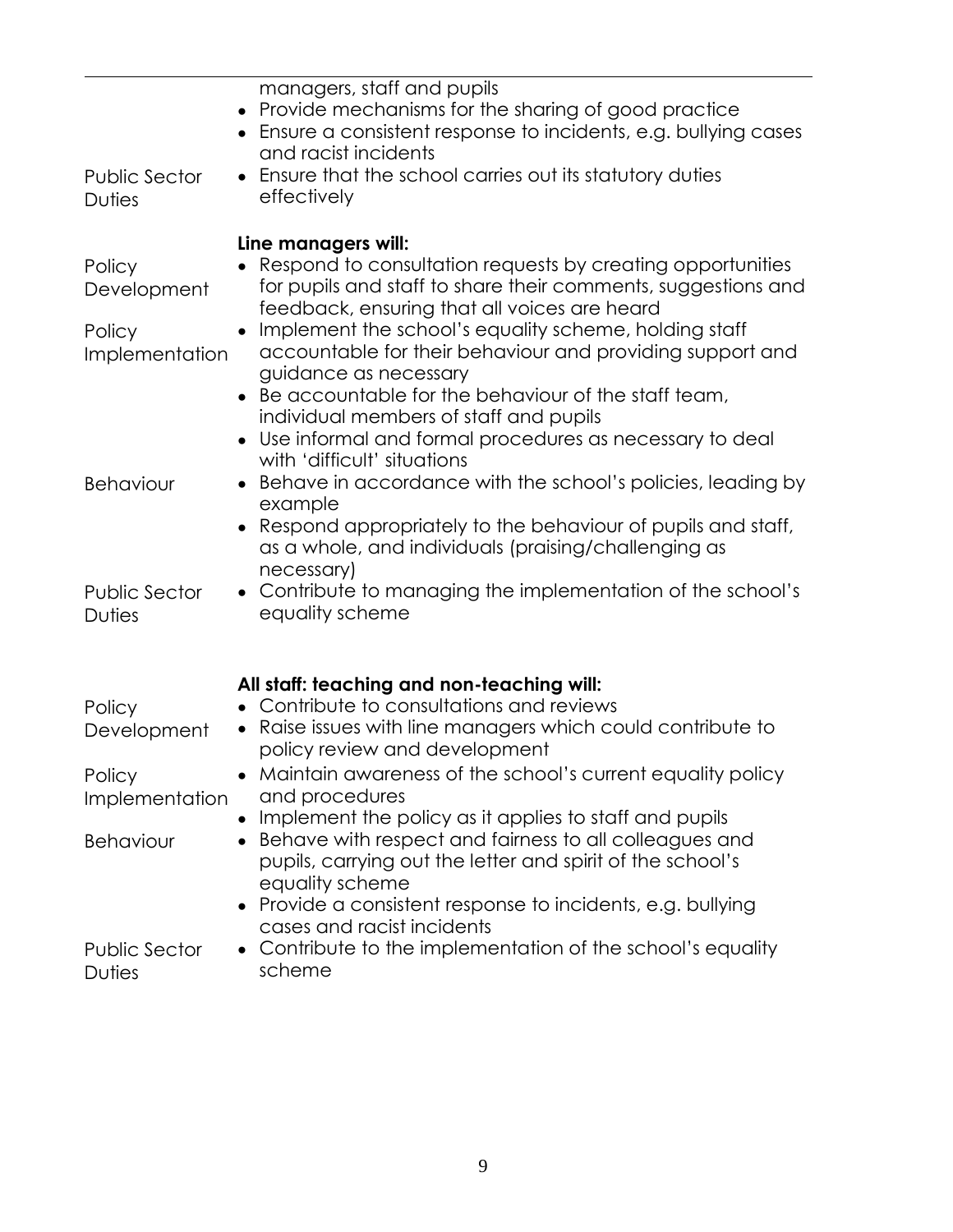# **5. Stakeholder Consultation**

# **Involving our learners, parents/carers and other stakeholders**

Our school is committed to encouraging everyone to contribute to the development and review of all policies and practices affecting the life of the school and its impact within the wider community. We will continue to consult various stakeholders on this scheme and on our policies.

The development of this Policy and scheme has been inclusive of our School Community and is line with The Equality Act 2010. It has taken into account the protected characteristics listed under this Act.

# **6. Impact Assessment**

# Evaluating the impact in terms of the outcomes

# **Impact assessment statement**

All school policies will have equality impact and will be assessed with regard to disability, gender and race at the time of review and issues arising will be carried forward into the equality action plan. Additionally, in Section 4 (Roles and responsibilities) of our equality scheme a detailed table can be found showing staff responsibilities for gathering and monitoring data on an ongoing basis. A full report of outcomes will be sent to the governors each year.

Therefore, with the use of Equality Impact Assessments (EQIA's) we analyse the effects of policies on certain protected groups such as boys, or children with FSM. We collect data using Raise Online and other School Based Logs to inform our decisions and objectives. These feed into our School Self Evaluation which monitors the context of our school and the needs of our stakeholders and how well we are meeting everyone's needs.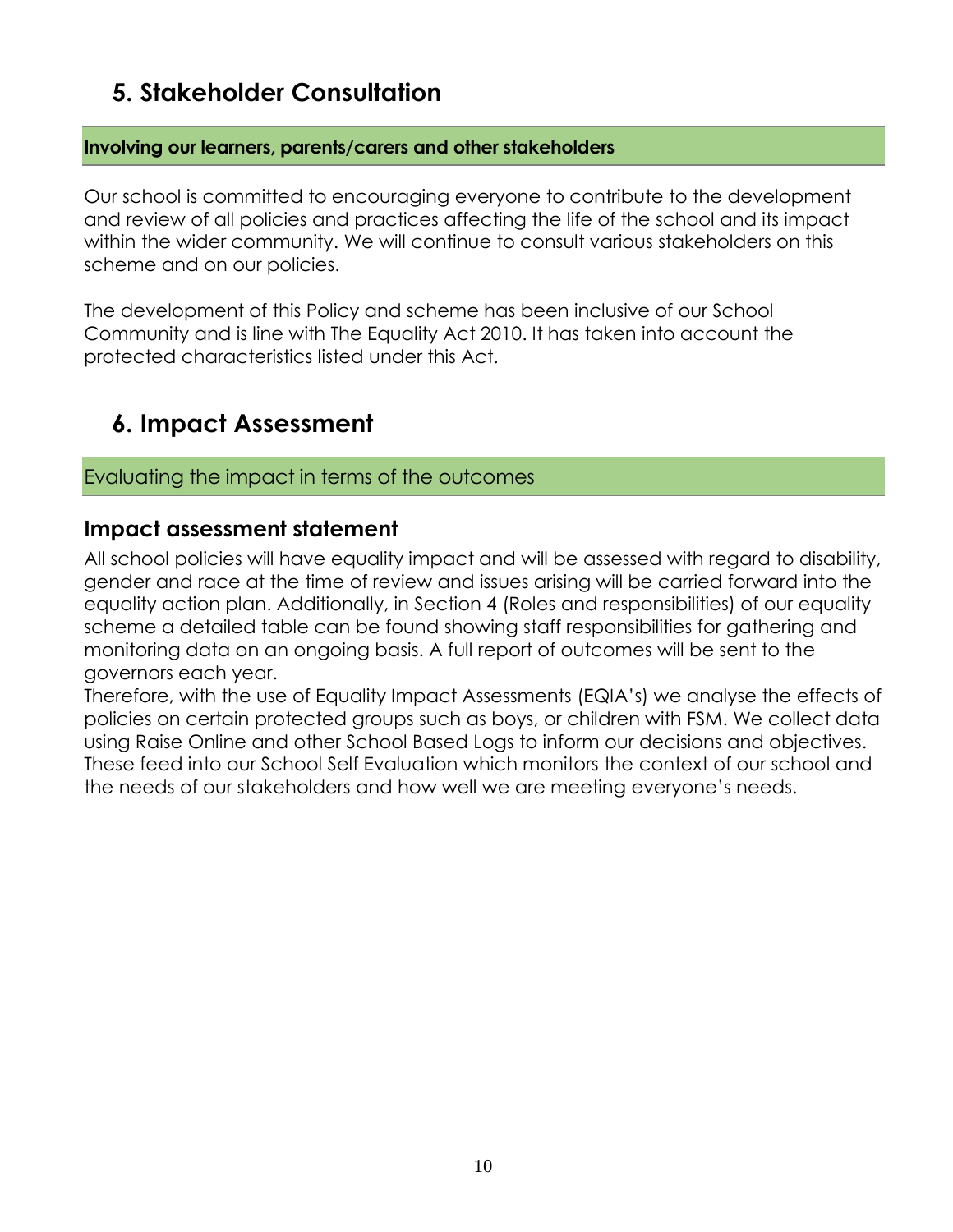

### **South Hill School Equality Scheme Action Plan 2020-2021**

| <b>Target</b>                                                                                                                                                          | <b>Objectives</b>                                                                                                                                              | <b>Actions to be taken</b>                                                                                                                                                                                                                     | <b>Responsibility</b>                                                           | <b>Success Criteria</b>                                                                                                                                                                              | <b>Review July 2021</b> |
|------------------------------------------------------------------------------------------------------------------------------------------------------------------------|----------------------------------------------------------------------------------------------------------------------------------------------------------------|------------------------------------------------------------------------------------------------------------------------------------------------------------------------------------------------------------------------------------------------|---------------------------------------------------------------------------------|------------------------------------------------------------------------------------------------------------------------------------------------------------------------------------------------------|-------------------------|
| To continue to promote<br>an <b>inclusive</b> community<br>and commitment to<br>Equality of all at South<br>Hill School.<br>Protected<br><b>Characteristic: ALL</b>    | -The South Hill way<br>supports inclusivity<br>-The new tailored RSE<br>scheme and PSHE scheme<br>promotes this                                                | -Pupil voice<br>-Parent voice<br>-Staff voice                                                                                                                                                                                                  | Governors<br>Co-Headteachers<br>Teaching and Learning AH<br>SLT<br>Whole School | The pupils, parents,<br>governors and staff will<br>know that SHS is<br>committed to the Equality<br>Duty.                                                                                           |                         |
| To adapt the curriculum<br>to support a more<br>diverse multi-cultural<br>curriculum.<br>Protected<br><b>Characteristic: Race</b>                                      | -To ensure there is a more<br>diverse curriculum at SHS                                                                                                        | -Staff to amend Long Term<br>Plans to ensure there is<br>equal coverage of historic<br>figures that is diverse                                                                                                                                 | Co-Headteachers<br><b>SLT</b><br>Subject Leaders                                | Pupils will access a wide<br>variety of curriculum<br>learning from a wide multi-<br>cultural perspective                                                                                            |                         |
| To maintain the annual<br>accessibility plan to<br>anticipate and meet<br>the needs of children<br>with disabilities<br>Protected<br><b>Characteristic: Disability</b> | -The needs of pupils with<br>disabilities are planned for<br>appropriately                                                                                     | -Update the accessibility<br>plan annually.<br>-Share key information with<br>relevant staff<br>-Liaise with the site<br>manager with regards the<br>physical layout and<br>environment<br>-Refer to relevant<br>professionals where<br>needed | Co-Headteachers<br><b>INCO</b><br>Site Manager<br>Governors                     | The Accessibility plan will<br>be updated annually and<br>shared with governors and<br>pertinent staff members.<br>All pupils will disabilities will<br>be able to access the<br>school environment. |                         |
| To improve the <b>physical</b><br>environment for pupils<br>with SEN or emotional<br>needs.<br>Protected<br><b>Characteristic: Gender.</b><br>SEN, Race, Age,          | -Areas of the school will be<br>sued as safe zones for<br>pupils<br>-Nurture room, Magpie<br>room, Nurture club will be<br>developed to support<br>pupil needs | -Rooms/areas ready for<br><b>use</b><br>-Pupils able to identify safe<br>zones<br>-Specific areas clear to<br>pupils                                                                                                                           | $-INCO$<br>-Site Manager                                                        | Pupils will feel safe and<br>know where to go in<br>moments of crisis.                                                                                                                               |                         |
| To ensure quality<br>access to the<br>curriculum for pupils<br>with SEND.                                                                                              | -Greater number of pupils<br>meeting ARE (Age-related<br>Expectations) or making<br>progress<br>-Funding to support                                            | -INCO/SLT to monitor<br>teaching and learning<br>through learning walks,<br>book monitoring and pupil<br>progress meetings.                                                                                                                    | <b>INCO</b><br>Co-Headteachers                                                  | Greater % of pupils<br>meeting ARE or making<br>progress.<br>All pupils are engaged in                                                                                                               |                         |